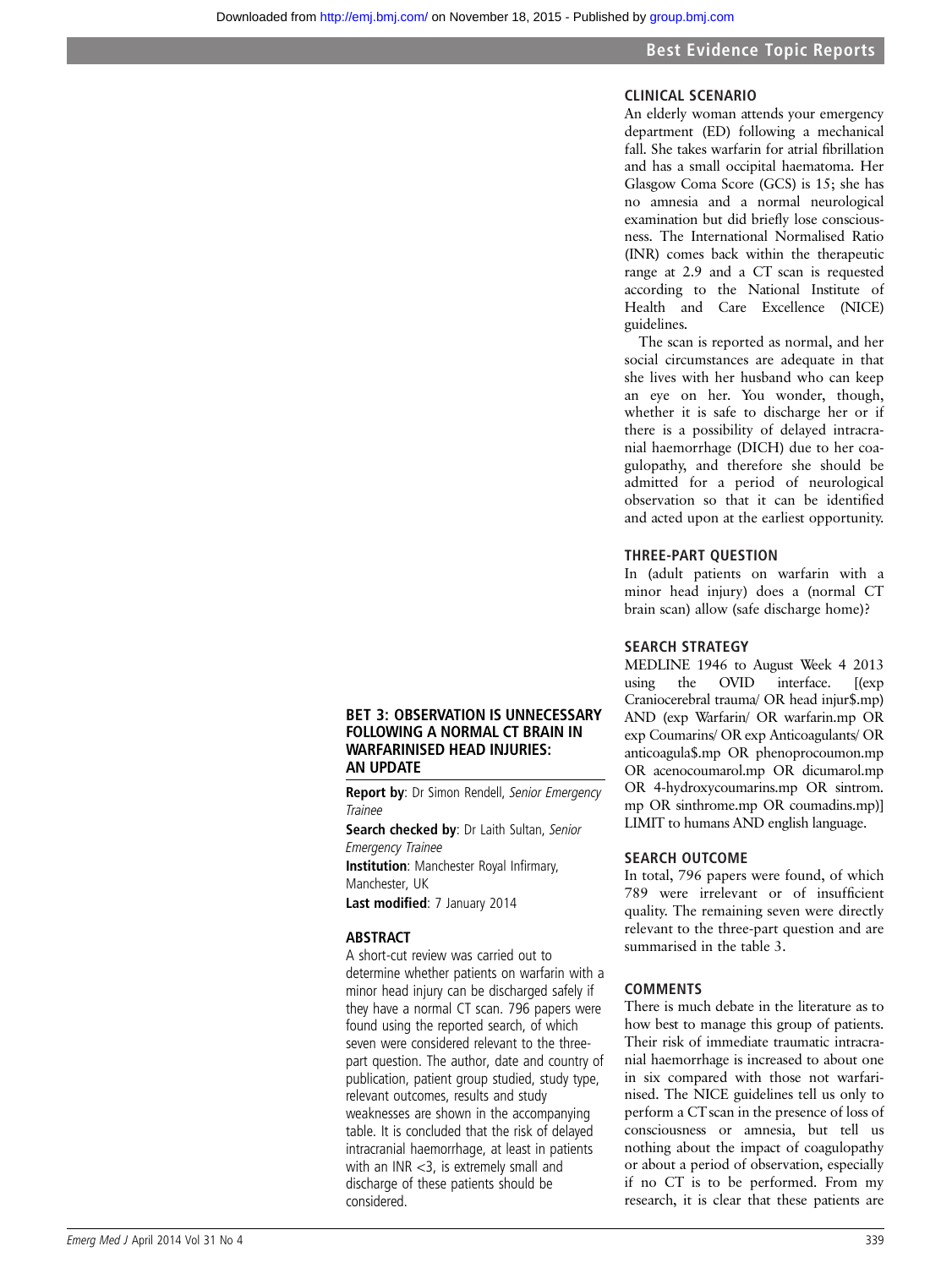| Table 3                                   | Relevant papers                                                                                                                                                                                                                                                                                                                                                                                                                                                           |                             |                                                 |                                                                                                                                                                                                                                                                                                                                                                                                                                                                                                                                                                                                                                                                                                                                                                                                                                                                                                                                                                                                                                                  |                                                                                                                                                                                                                                                                                                                                                                                                                                                                                                                                                    |
|-------------------------------------------|---------------------------------------------------------------------------------------------------------------------------------------------------------------------------------------------------------------------------------------------------------------------------------------------------------------------------------------------------------------------------------------------------------------------------------------------------------------------------|-----------------------------|-------------------------------------------------|--------------------------------------------------------------------------------------------------------------------------------------------------------------------------------------------------------------------------------------------------------------------------------------------------------------------------------------------------------------------------------------------------------------------------------------------------------------------------------------------------------------------------------------------------------------------------------------------------------------------------------------------------------------------------------------------------------------------------------------------------------------------------------------------------------------------------------------------------------------------------------------------------------------------------------------------------------------------------------------------------------------------------------------------------|----------------------------------------------------------------------------------------------------------------------------------------------------------------------------------------------------------------------------------------------------------------------------------------------------------------------------------------------------------------------------------------------------------------------------------------------------------------------------------------------------------------------------------------------------|
| Author.<br>date,<br>country               | Patient group                                                                                                                                                                                                                                                                                                                                                                                                                                                             | Study type                  | <b>Outcomes</b>                                 | Key results                                                                                                                                                                                                                                                                                                                                                                                                                                                                                                                                                                                                                                                                                                                                                                                                                                                                                                                                                                                                                                      | <b>Study weaknesses</b>                                                                                                                                                                                                                                                                                                                                                                                                                                                                                                                            |
| Garra et al,<br>1999, USA                 | 65 anticoagulated patients suffering minor head injury<br>without LOC or acute neurological abnormality identified<br>from retrospective chart review of electronic records from 6<br>community hospital EDs, including 1 trauma centre over<br>2-year period. 38 patients had PT assessment (range 12-<br>30.7 s)                                                                                                                                                        | Cohort study                | Clinically significant<br>intracranial injury   | No intracranial injury found in any of the 39 patients who had<br>a CT. Telephone follow-up of the remaining 26 patients<br>revealed no evidence of complications related to their head<br>injuries                                                                                                                                                                                                                                                                                                                                                                                                                                                                                                                                                                                                                                                                                                                                                                                                                                              | Their computer system may not have identified all eligible<br>patients. In the 38 patients in whom PT was checked, none was<br>$>$ 30 s and almost 1/3 were <14 s, indicating that even though<br>these patients were on warfarin, few were actually<br>anticoagulated.                                                                                                                                                                                                                                                                            |
| Cohen et al,<br>2006, USA                 | 77 patients from 2 trauma databases over 3-year period on<br>warfarin with minor head injury (GCS 13-15). Average age<br>68. INR obtained in 57% with average value 4.4 and values<br>>3 in 47%, range 1.8-9.5                                                                                                                                                                                                                                                            | Cohort study                | Mortality                                       | 20 evaluated and sent home from ED. Of these, 35% had CT,<br>all of which were normal. 18 returned to ED and subsequently<br>diagnosed with a significant traumatic intracranial<br>abnormality. 2 patients died at home, 1 with<br>autopsy-confirmed acute SDH. Overall mortality in these 20<br>patients was 88.8%. 45 patients admitted for observation for<br>head injury±treatment of other injuries. CT obtained before<br>admission in 70%, with only 4 showing any traumatic<br>intracranial abnormality-3 contusions and 1 traumatic SAH.<br>Within 8-18 h of injury (mean 12 h), 80% deteriorated to GCS<br><10 with the following CT abnormalities: acute SDH 31%;<br>contusion 20%; intracerebral haemorrhage 20%; mixed<br>lesions 29%. Mortality in this group 84%. 12 patients<br>presented within hours or days of injury with neurological<br>findings of an intracranial mass and CT evidence of a<br>significant traumatic intracranial abnormality. All underwent<br>emergent craniotomy with a resultant mortality of 83.3% | No matched control group. Majority of patients<br>supra-therapeutically anticoagulated and, of those undergoing<br>CT on initial presentation, only slightly >30% had any evidence<br>of traumatic intracranial abnormality. Conversely, because the<br>majority of patients in this study did not have a CT until clinical<br>deterioration, they may have harboured an intracranial<br>haematoma that 'enlarged' secondary to underlying<br>anticoagulation. Unclear who had reversal of anticoagulation.<br>Again, no estimate of risk possible |
| Itshayek<br>et al, 2006,<br><b>Israel</b> | All anticoagulated head injuries are scanned in their level 1<br>trauma centre and during 21/2-year period they describe 4<br>patients (aged 65-86) presenting following minor head<br>injury. All chronically anticoagulated (3 on warfarin 1 on<br>Enoxaparin and aspirin). INRs of 3 warfarinised patients were<br>2.99, 3.03 and 3.2. All GCS 15, no LOC, no focal<br>neurological deficit, no evidence of cranial fracture and<br>normal CT on arrival in department | Case report                 | Development of DASH,<br>morbidity and mortality | 3 warfarin patients developed DASH with rapid neurological<br>deterioration within 24 h, the patient on Enoxaparin and<br>Aspirin deteriorated after 3/7. 3 out of 4 patients underwent<br>craniotomy for evacuation of their haematomas. The 2 male<br>patients died after complicated post-operative courses. 1<br>female patient underwent surgical evacuation and<br>rehabilitation, eventually achieving a GOS of 3. In the 2nd<br>female patient, the haematoma was treated conservatively<br>and she achieved a GOS of 4                                                                                                                                                                                                                                                                                                                                                                                                                                                                                                                  | Only a small case series, but quantification of risk impossible.<br>We are told that they treat a population of 800 000 but we are<br>not told how many such patients with normal examinations and<br>normal CT scans they saw out of which 4 developed DASH                                                                                                                                                                                                                                                                                       |
| Kaen et al.<br>2010, Spain                | 137 consecutive adult anticoagulated patients with minor<br>head injuries (GCS 14-15) sustained in previous 48 h over<br>15/12 period with normal initial CT scans. All admitted for<br>24 h observation with a control CT scan performed before<br>discharge. All warfarinised but 3 also on aspirin                                                                                                                                                                     | Prospective<br>cohort study | Intracranial bleeding on<br>2nd CT scan         | 135 (98.6%) had no evidence of intracranial lesions on control<br>CT and none developed subsequent neurological deterioration<br>or needed neurosurgical intervention during observation<br>period. Only 2 patients (1.4%) (INR 3.1 and 2.88) developed<br>haemorrhagic lesions on control CT. Both patients on both<br>warfarin and aspirin; difference in incidence of bleeding in<br>these 2 cases compared with those only anticoagulated was<br>statistically significant (p=0.01). Likewise, they were among<br>14 (10%) who had LOC; difference in frequency of bleeding<br>compared with 90% without LOC also statistically significant<br>$(p=0.004)$                                                                                                                                                                                                                                                                                                                                                                                   | Observational, non-randomised without a control group. Needs<br>larger number of patients to establish definite conclusions                                                                                                                                                                                                                                                                                                                                                                                                                        |

Emerg Med J

April 2014 Vol 31 No 4

**Continued**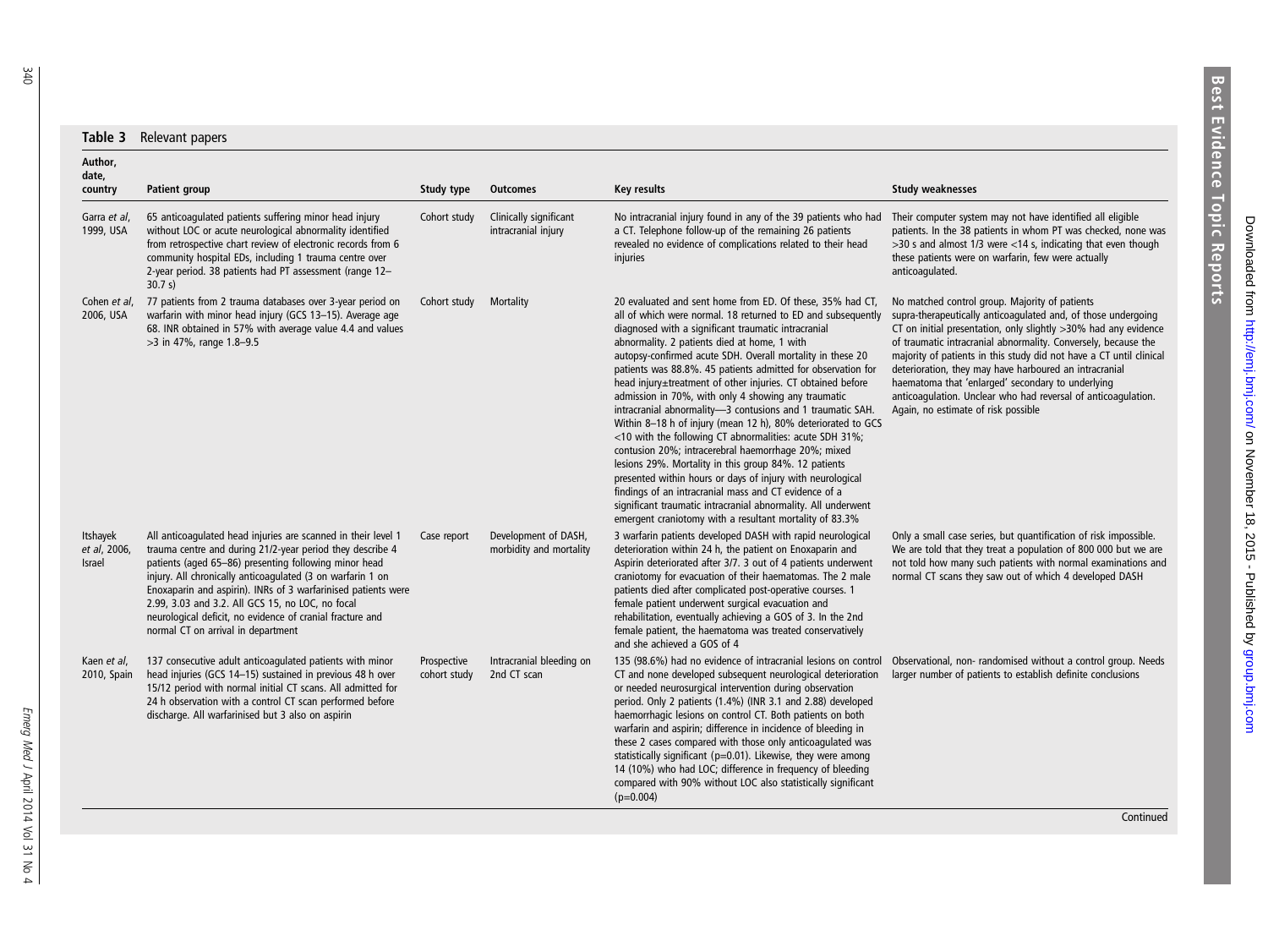| Author,<br>date,                        |                                                                                                                                                                                                                                                                                                                                                                                                                                                                                                                                                                                                                                                                                                                                                                                                                                                                                                                                                                                                                                                                                                                                                                                                                       |              |                                                                                                                                                                                                                       |                                                                                                                                                                                                                                                                                                                                                                                                                                                                                                                                                                                                                                                                 |                                                                                                                                                                                                                                                                                                 |
|-----------------------------------------|-----------------------------------------------------------------------------------------------------------------------------------------------------------------------------------------------------------------------------------------------------------------------------------------------------------------------------------------------------------------------------------------------------------------------------------------------------------------------------------------------------------------------------------------------------------------------------------------------------------------------------------------------------------------------------------------------------------------------------------------------------------------------------------------------------------------------------------------------------------------------------------------------------------------------------------------------------------------------------------------------------------------------------------------------------------------------------------------------------------------------------------------------------------------------------------------------------------------------|--------------|-----------------------------------------------------------------------------------------------------------------------------------------------------------------------------------------------------------------------|-----------------------------------------------------------------------------------------------------------------------------------------------------------------------------------------------------------------------------------------------------------------------------------------------------------------------------------------------------------------------------------------------------------------------------------------------------------------------------------------------------------------------------------------------------------------------------------------------------------------------------------------------------------------|-------------------------------------------------------------------------------------------------------------------------------------------------------------------------------------------------------------------------------------------------------------------------------------------------|
| country                                 | <b>Patient group</b>                                                                                                                                                                                                                                                                                                                                                                                                                                                                                                                                                                                                                                                                                                                                                                                                                                                                                                                                                                                                                                                                                                                                                                                                  | Study type   | <b>Outcomes</b>                                                                                                                                                                                                       | <b>Key results</b>                                                                                                                                                                                                                                                                                                                                                                                                                                                                                                                                                                                                                                              | <b>Study weaknesses</b>                                                                                                                                                                                                                                                                         |
| Peck et al,<br>2011, USA                | Retrospective review of protocol in level 1 trauma centre<br>between 01/01/06 and 31/08/09, whereby those with blunt<br>head trauma and preinjury use of an anticoagulant or<br>antiplatelet agent (ACAP) (defined as warfarin, clopidogrel,<br>heparin, or dipyridamole and aspirin in combination) received<br>an admission CT head (CT1) regardless of symptomatology,<br>and for those without ICH on CT1, a period of observation<br>followed by a routine 2nd CT (CT2) in 6 h. Excluded those<br>solely on warfarin if INR $<$ 1.3. Blinded review of CTs by<br>radiologist. Attempts at follow-up across San Diego area. 500<br>patients qualified for protocol, of which 424 (85%) had -ve<br>CT1. Mean age 75 with almost equal sex distribution, and<br>84% were a fall from standing. Mean GCS was 14.8. Mean<br>initial INR for 312 warfarinised patients was 2.5 with 22 $>4$ :<br>so largely a therapeutic cohort                                                                                                                                                                                                                                                                                       | Cohort study | Neurological deterioration<br>during observation<br>CT1 $-ve \rightarrow CT2 +ve$<br>Readmission                                                                                                                      | 15 patients (3.5%) had clear documentation of neurological<br>deterioration; 397 (93.6%) showed no change; 12 (2.8%) had<br>insufficient data. None of the 15 had a +ve CT2<br>4 patients (1%), all warfarinised with INRs of 2.2, 2.2, 3.9<br>and 1.7. CT3 was stable or -ve in these cases; 3 were<br>discharged and 1 died of cardiac disease following an<br>orthopaedic procedure, all without intervention<br>3 (0.6%) of original 500 patients admitted for medical<br>problems. 1 (0.2%) for 'progression of neurological insult,'<br>having trace of intraventricular blood documented on CT3 but<br>resolved on CT4 without intervention or treatment | Retrospective. Neurological examination not clear in all patients.<br>CT2 not performed in 15% of CT1 -ve patients. Platelet<br>inhibition unable to be measured. Clopidogrel and other agents<br>confound the warfarin data of interest here                                                   |
| Menditto<br>et al, 2012,<br>Italy       | 97 prospectively enrolled consecutive warfarinised (for at<br>least 1/52) patients $\geq$ 14 years old in level 2 trauma centre<br>without ICH on 1st CT after minor head injury (any head<br>trauma, other than superficial injury to face, presenting with<br>GCS 14 or 15), regardless of presence of absence of LOC,<br>within 48 h of injury, with ISS <15 between Jan 2007-Mar<br>2010. Structured clinical pathway implemented, comprising<br>24-h period of observation and 2nd CT prior to discharge                                                                                                                                                                                                                                                                                                                                                                                                                                                                                                                                                                                                                                                                                                         | Case series  | Immediate TICH<br>Death<br>Admission<br>Neurosurgery                                                                                                                                                                  | 19/97 (16%) +ve initial scan<br>5/97 (6%) (95% CI 1% to 11%). Only 1 showed signs of<br>neurological deterioration during observation period, 2/5 were<br>discharged anyway as ICH regarded as minimal. 2 discharged<br>after completing study protocol with -ve CT admitted 2/7 and<br>8/7 later with symptomatic SDH; neither required surgery. 2/5<br>with DICH at 24 h had initial INR $>3$ as did both beyond 24 h<br>(RR DICH with INR > 3 was 14 (95% CI 4 to 49)). 10 refused<br>2nd CT and were well during 30/7 follow-up<br>3 hospitalised<br>1 craniotomy                                                                                           | None had GCS 14 or received concomitant antiplatelet therapy.<br>Only 5 developed ICH by 2nd CT-therefore lacking statistical<br>power to analyse multivariate predictors of such haemorrhage.<br>Not designed to investigate optimal period of observation<br>before repeat CT                 |
| Nishijima<br>et al, 2012,<br><b>USA</b> | Prospective observational study at 2 trauma centres and 4<br>community hospitals' EDs in California of patients $\geq$ 18 with<br>blunt head trauma (most commonly ground level fall<br>(83.3%)), regardless of LOC/amnesia and preinjury warfarin<br>or clopidogrel use (but not both) within previous 7/7<br>between Aug 2009-Jan 2011. Followed for 2/52 by review of<br>in-patient electronic medical record or by telephone survey if<br>already discharged. 1064 patients enrolled (768 warfarin<br>(72.2%) and 296 clopidogrel (27.8%)). 364 (34.2%) from<br>level 1 or 2 trauma centres and 700 (65.8%) community<br>hospitals. 1000 received head CT in ED. Both warfarin and<br>clopidogrel groups had similar demographics and clinical<br>characteristics, although concomitant aspirin use more<br>prevalent among clopidogrel group. Enrolled after screening<br>by treating physician (16.7% missed by screening failure, but<br>these had similar characteristics and outcomes). Repeat CT<br>was at clinicians' discretion. Excluded patients with known<br>injury transferred in as their injuries would falsely inflate<br>prevalence of TICH. 78.5% had INR checked, median 2.5;<br>$10R$ 2.0-3.3 | Cohort study | Immediate TICH<br>In-hospital mortality after<br>immediate TICH<br>Neurosurgical intervention<br>after immediate TICH<br>DICH (TICH within 2/52<br>after initially normal CT in<br>absence of further head<br>trauma) | 37/724 (5.1%) (95% CI 3.6% to 7.0%). Follow-up of 63/64<br>not undergoing initial CT showed no subsequent diagnosis of<br>TICH. Majority of patients (62.2%) had GCS 15, and 4/37<br>(10.8%) had no LOC, GCS 15 and no evidence of trauma<br>above clavicles<br>8/37 (21.6%) (95% CI 9.8% to 38.2%)<br>5/37 (13.5%) (95% CI 4.5% to 28.8%)<br>4/687 (0.6%) (95% CI 0.2% to 1.5%). 2 were inoperable and<br>died from extensive TICH                                                                                                                                                                                                                             | Observational-not everyone scanned initially for ethical<br>reasons, or routinely before discharge. Clinical follow-up was<br>carried out to elicit clinically important outcomes. Warfarin<br>users more aware of risks and so more likely to present with<br>less severe mechanisms of injury |

aOR, adjusted OR; DICH, delayed intracranial haemorrhage; ED, emergency department; GCS, Glasgow Coma Score; INR, International Normalised Ratio; ISS, injury severity score; LOC, loss of consciousness; PT, prothrombin time

Best Evidence Topic Reports

**Best Evidence Topic Reports** 

341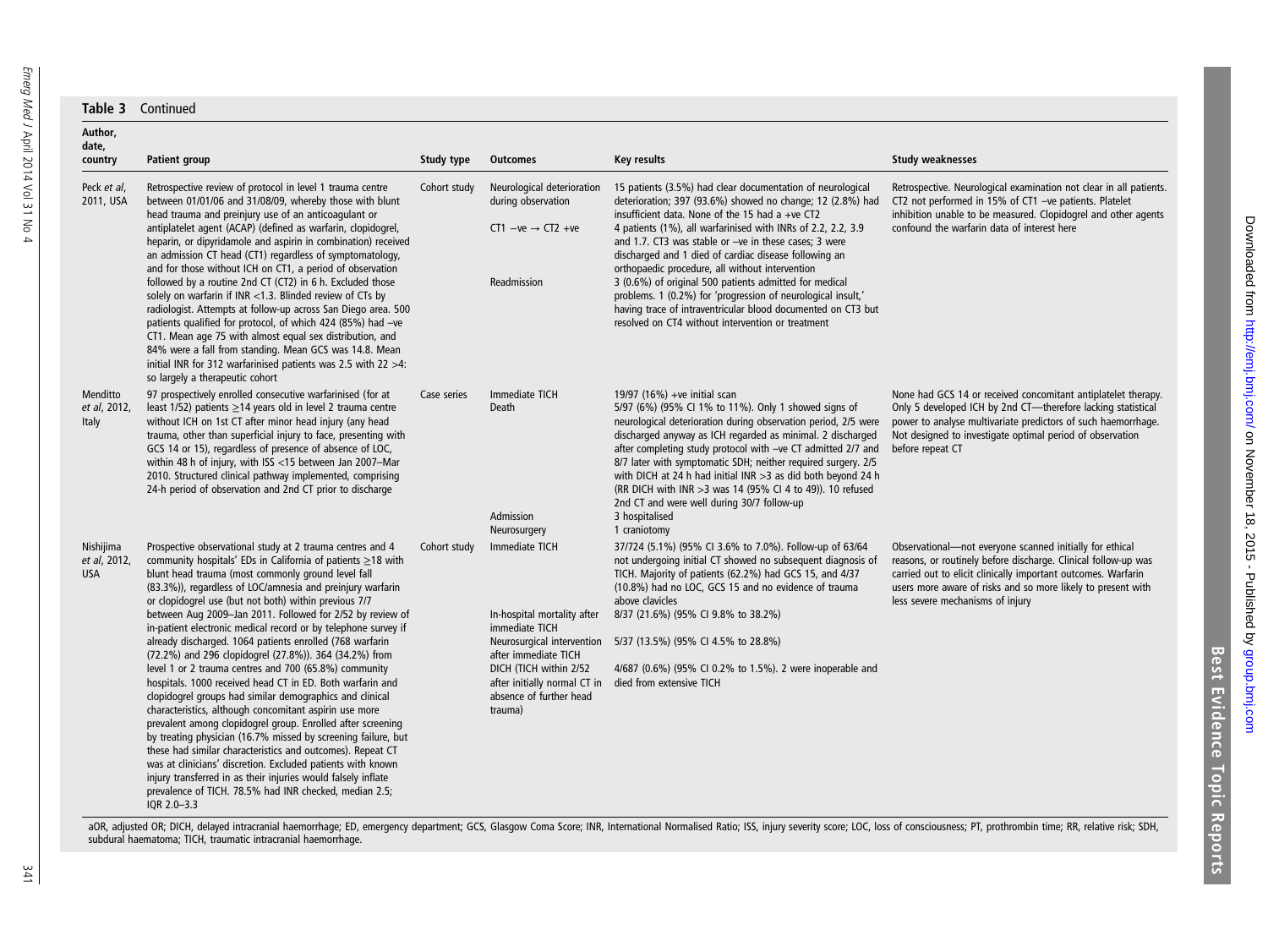# Best Evidence Topic Reports

managed quite differently even within the same centre, in the absence of robust guidelines. Italian guidelines published in 1999, derived largely from a published case series of two patients, advise a CT scan in all patients with coagulopathy, admission for observation for 24 h and then a second CT prior to discharge. Kaen et al here suggest that this second CT may not be necessary, with only 2/137 (1.4%) found to have DICH, both neurosurgically irrelevant. Peck et al show that a routine repeat CT after 6 h is also unnecessary.

DICH in this setting, with a normal admission CT and an International Normalised Ratio (INR) not supra-therapeutic, would appear to be a fairly rare occurrence, quoted as <1% in large studies by Nishijima et al and Peck et al. Indeed, the relative risk of DICH with an INR >3 was found to be 14 (95% CI 4 to 49) by Menditto et al. However, more often than not in the literature it is described following a previous discovery of a cranial fracture or following a clinical deterioration in a previously asymptomatic patient that had therefore not been initially scanned.

An important question to ask is whether such findings of DICH really matter? By admitting more patients, and ordering more scans, is outcome improved? Or do we just reveal positive findings of little clinical significance? Furthermore, very few of the DICH found in these studies occurred within 24 h; instead often after several

days. So do we admit these patients for our own false reassurance?

Our practice seems largely to be based on anecdotal evidence, fuelled probably by such case series as presented here, but the larger studies described should reassure us as to the very low risk of DICH, particularly with an initial INR <3 and a normal CT scan. Therefore, it would seem reasonable to discharge these patients, but with robust and clear instructions. Some have even shown the effectiveness of telephone follow-up the following day.

# Clinical bottom line

- $\blacktriangleright$  The risk of delayed intracranial haemorrhage has been quantified as reassuringly small, rather than anecdotally inflated. Therefore, it would seem reasonable to discharge those with an International Normalised Ratio <3 and a normal initial CT scan, ensuring good instructions and follow-up.
- ▸ Garra G, Nashed AH, Capobianco L. Minor head trauma in anticoagulated patients. Acad Emerg Med 1999;6:121–4.
- ▸ Cohen DB, Rinker C, Wilberger JE. Traumatic brain injury in anticoagulated patients. *J Trauma* 2006;60:553-7.
- ▸ Itshayek E, Rosenthal G, Fraifeld S, et al. Delayed posttraumatic acute subdural haematoma in elderly patients on anticoagulation. Neurosurgery 2006;58:851–6.
- ▸ Kaen A, Jimenez-Roldan L, Arrese I, et al. )The value of sequential computed tomography scanning in anticoaguated patients suffering from minor head injury. *J Trauma* 2010;68: 895–8.
- ▶ Peck KA, Sise CB, Shackford SR, et al. Delayed intracranial hemorrhage after blunt trauma: are patients on preinjury anticoagulants and prescription antiplatelet agents at risk? J Trauma 2011;71:1600–4.
- ▸ Menditto VG, Lucci M, Polonara S, et al. Management of minor head injury in patients receiving oral anticoagulant therapy: a prospective study of a 24-hour observation protocol. Ann Emerg Med 2012;59:451–5.
- ▸ Nishijima DK, Offerman SR, Ballard DW, et al. Immediate and delayed traumatic intracranial hemorrhage in patients with head trauma and preinjury warfarin or clopidogrel use. Ann Emerg Med 2012;59:460–8.

Provenance and peer review Commissioned; internally peer reviewed.

Emerg Med J 2014;31:339–342. doi:10.1136/emermed-2014-203646.3